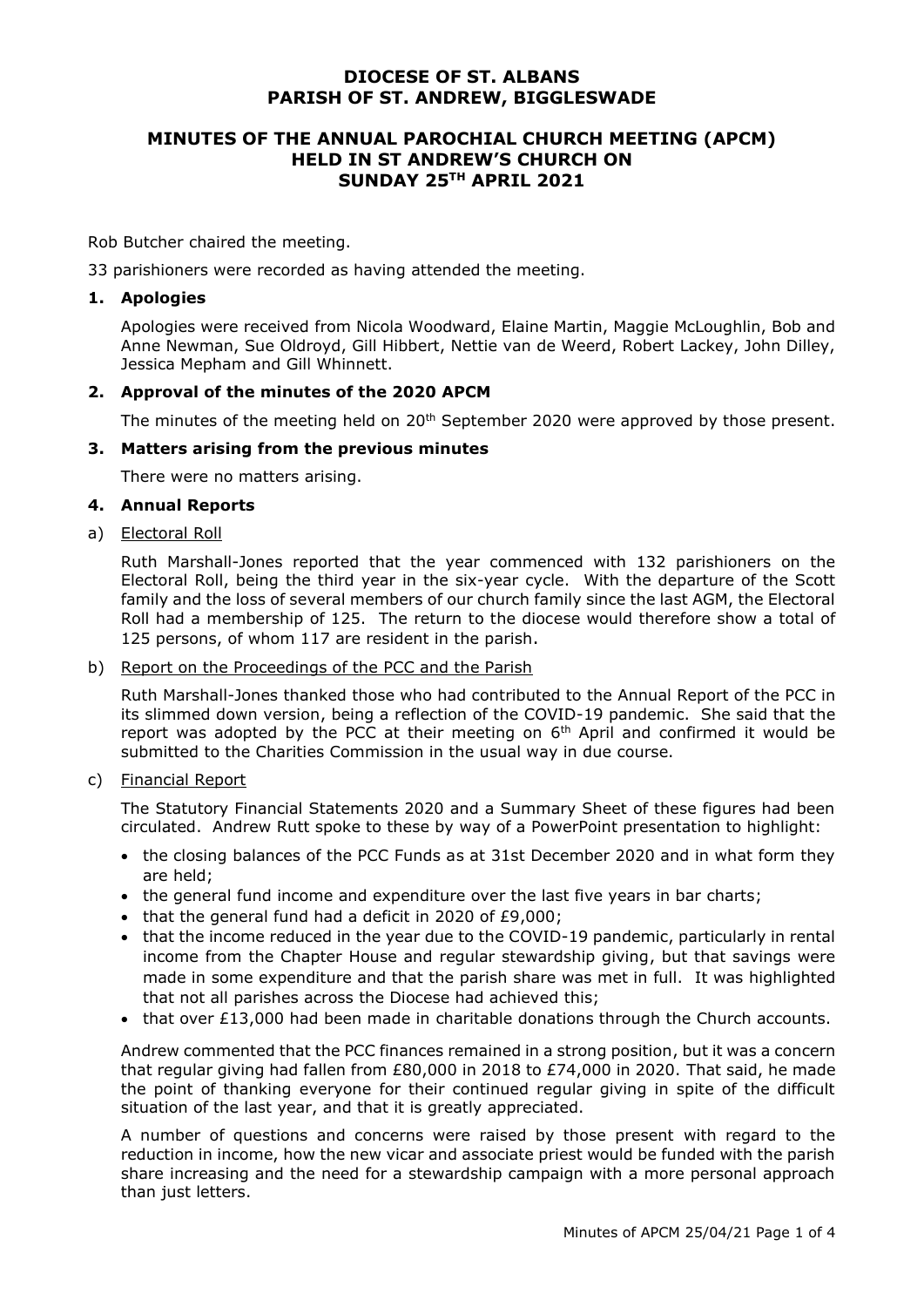Angela Dilley thanked Andrew for his excellent report; she felt that it was important we have a stewardship appeal once things get back to normal. She asked that the PCC look at this when the time is right.

Andrew added that looking at what might happen over the next few years, all the things that had been mentioned are already in progress.

Rob added his personal thanks to Andrew for all the work he has done in a relatively short space of time. The meeting applauded.

### d) The report of the Churchwardens on the Fabric, Goods and Ornaments of the Church

Rob gave a verbal report on the buildings and contents. He and Rosemary have had only seven months in post and are still in a period of transition.

- The organ was considered to have been completed by the time of Rev'd Guy Scott's last service.
- The last quinquennial work was completed in 2020.
- The vicarage has not been let during the vacancy due to restricted timescales for letting and appointing a new vicar, but work by the Dioceses, e.g. boiler replacement, has been undertaken. Further work is scheduled for 2021.
- Seasonal work has continued in the churchyard.
- The next quinquennial inspection has been arranged for August 2021.
- There has been a tidy up of the choir vestry, the parish office, and the Chapter House storage area.
- Thanks to the work of previous churchwardens, the Terrier is in a well-organised state to make any adjustments needed for the next Archdeacon's visit later this year.

### e) The report on the proceedings of the Deanery Synod

Rosemary reported that the Archdeacon's visit will be slightly different this year There will be an inspection, but it will be less formal as the brief is to see how people are managing and where the Diocese can help. Lucy Dilley wondered whether the Diocese had any plans as to how parishes could help other parishes that might be struggling; she felt that we needed to think about this. Rosemary said that we are beginning to be more pro-active and with the arrival of the new Rural Dean, Graham Buckle, the standing committee are very much of one mind to do as suggested and assured the meeting that this was their goal.

### f) The report on the Vicar and Churchwardens' Charities

Rob gave a verbal report. The paperwork for the three Vicar and Churchwardens' Charities has been received and steps are under way to change the names of trustees and signatories. There have been no payments made since the last APCM.

### **5. Elections**

### a) Election of 4 persons as representative on the PCC for 3 years

Four nominations were received: Paul Daniels, Rob Lackey, Maggie McLoughlin and Mark Simmons. Rob declared that all were duly elected to the PCC and congratulated them on their appointment.

### b) Election of 1 person as representatives on the PCC for 1 year

Two nomination were received: John Dilley and Vivienne Gayfer. A paper vote therefore took place following which Rob declared that Vivienne Gayfer was duly elected to the PCC. He congratulated her on her appointment.

### **6. Safeguarding**

Vaughan Johnson reported that there had been no particular instances that needed to be investigated. He added that he was delighted Carolyn Tebbutt had taken over from Linda Canty as DBS recruiter and acknowledged the impressive job done by the safeguarding team and their continued work to keep going with safety procedures.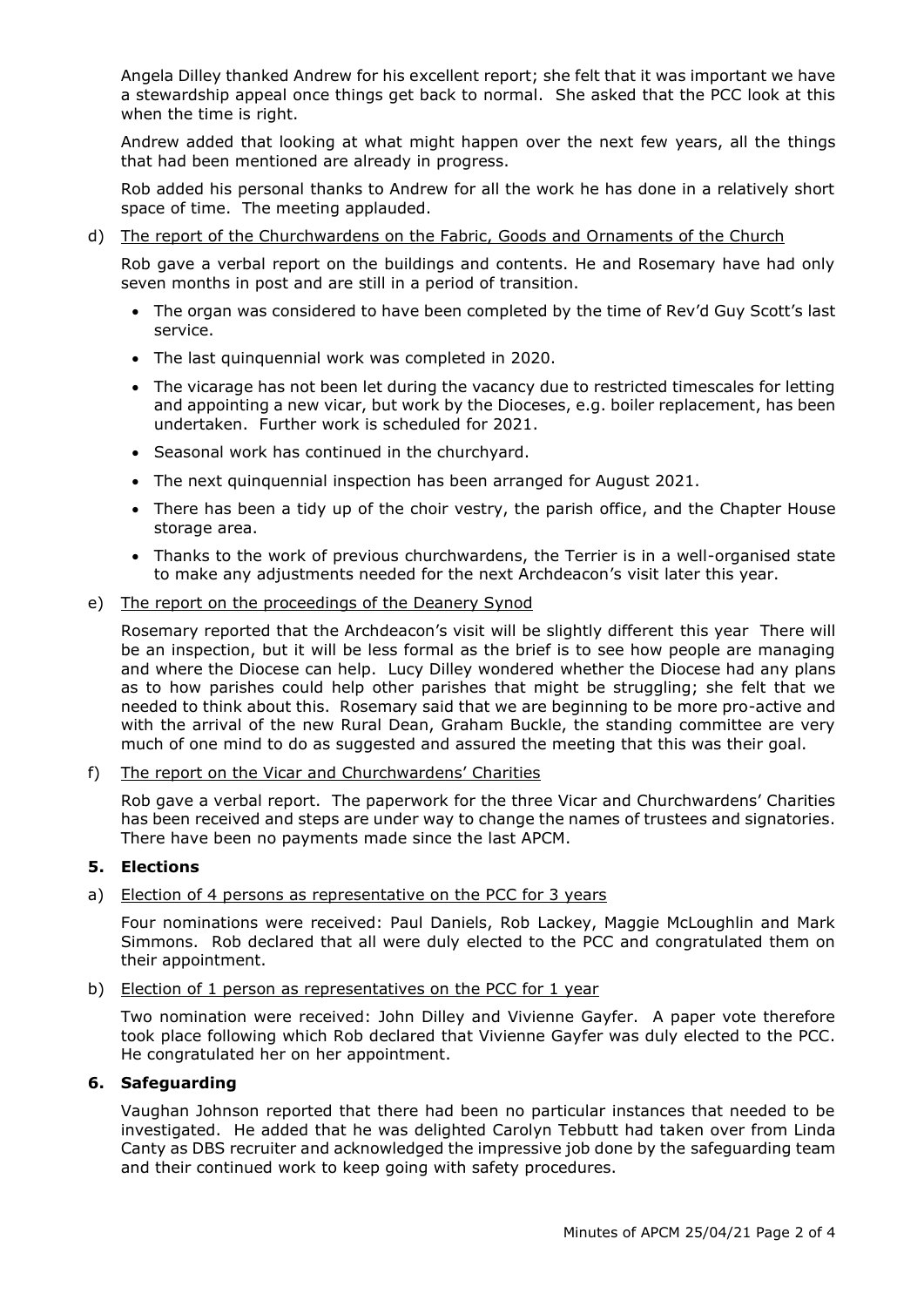## **7. Appointment of an Independent Financial Examiner for the 2020 Accounts**

Rob was pleased to say that Colin Sparshott was happy to do the accounts. It was therefore proposed that he be asked. **Proposed: Vaughan Johnson; Seconded: Rob Butcher. All in favour.** Andrew to confirm with Colin.

### **8. Remarks from Churchwardens**

A week after last year's APCM on Sunday 20 September, it was time to say goodbye to our Vicar, Revd Guy Scott, and to Kate, Alice, and Clarrie. Owing to pandemic restrictions and the need for social distancing, acts of worship and farewells took place over a period of 6 days with Guy's final, memorable, Eucharist on Feast Day of Michael and All Angels, Tuesday 29 September, when members of the choir enriched our worship with a carefully chosen selection of music. We continue to be thankful for the Scott family's wonderful contributions to wide-ranging acts of reverent and dignified worship, involvement with our children and young people, not least during annual Holiday Clubs, and their friendship and fellowship for a decade since Guy's licensing in 2010. Owing to the continuing impact of COVID-19, and unforeseen legal issues in the Diocese of Bath and Wells, the Revd Guy was eventually installed as Vicar of St John the Baptist, Midsomer Norton on 10 December 2020; it was our privilege to represent St Andrew's at the service and to enjoy socially distanced hospitality in their new home. We still look forward to a parish visit to Midsomer Norton once restrictions upon travel and socialising are lifted; not least, it will be good to see Guy's main leaving gift, a splendid greenhouse for his new garden.

The early months of the vacancy have already included two further national lockdowns, but we give thanks for limited worship during Advent and Christmas; and so many diverse new ways of sharing not only the great festivals, but public and private worship. Contact via Zoom, our newly re-launched website, social media, and innovative use of our church grounds have all contributed to improved mission and outreach, and communication. The wonderful floodlit nativity tableau outside the east window, the Sunday School Nativity and Passion presentations via Zoom, the poignant floodlit Easter crosses combined with seasonal floral displays, the Advent wreath, beautifully illuminated Christmas tree, and our Easter cross, garden and Paschal candle in our church have enriched and worship and private prayer during challenging months.

We are privileged to have been supported by a team of visiting clergy; our thanks to the Reverends Grant Fellows, Les Oglesby, Cally Hammond, Robert Sibson, and Geoff Lackey for celebrating Holy Communion with us, and also contributing to our Zoom worship throughout the vacancy. Social distancing and COVID-19 restrictions have limited the opportunities for lay participation during our worship, but we trust that we will soon be able to welcome back more frequently the choir, altar servers, lesson readers and intercessors, deputy churchwardens, sidespersons, and those who provide hospitality after our worship, and on other occasions. We thank all, too numerous to mention by name, who have contributed in any way to worship, maintenance, mission and outreach, and other aspects of St Andrew's life during the most challenging of months. Particular thanks to those who have served on the PCC this year; and a warm welcome to new members who begin their term of office today.

We are pleased to report that the closing date for applications for the appointment of our new vicar is Monday 10<sup>th</sup> May, with interviews scheduled for Monday 7<sup>th</sup> June; please join us in praying for the candidates, our church and parish during this pivotal time in the worship and life of St Andrew's. We have been truly blessed during this time of vacancy and pandemic, despite so many unexpected challenges and frequent feelings of isolation, even loneliness, during lockdowns; we now have many reasons to give thanks to God, and to look forward to the future with confidence and joy.

Since the APCM in September 2020, we have sadly said farewells to several highly valued, gifted, and committed members of our community of faith: we record the deaths, and services of thanksgiving here in church, for Yvonne Gray, Alan Smith, Kathleen Woods, Anne Maynard, Maureen Noble, and most recently Jack Walters. May they rest in peace and rise in glory.